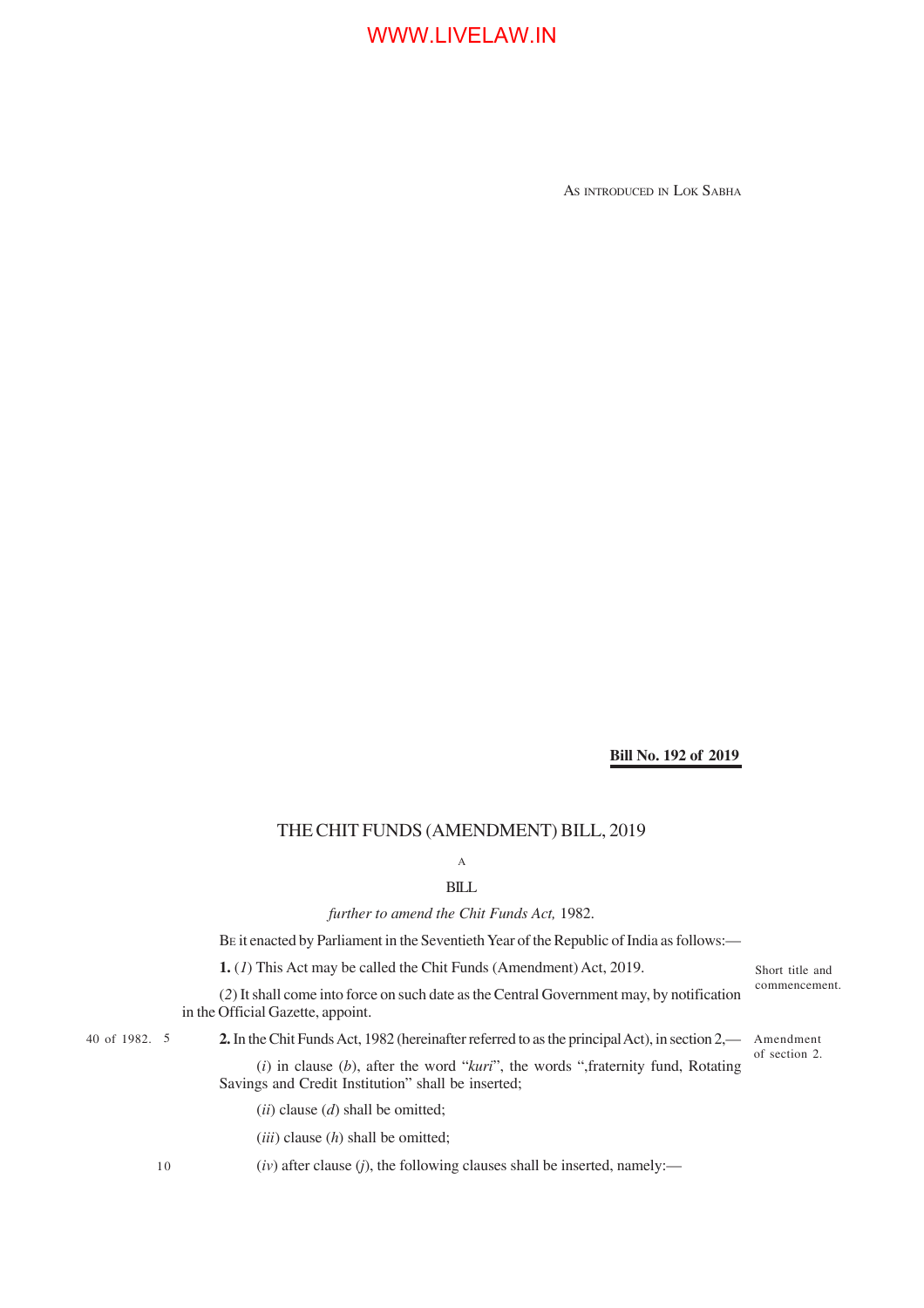2

'(*ja*) "gross chit amount" means the sum-total of the subscriptions payable by all the subscribers for any instalment of a chit without any deduction of discount or otherwise;

(*jb*) "net chit amount" means the difference between the gross chit amount and the discount, and in the case of a fraction of a ticket means the difference 5 between the gross chit amount and the discount proportionate to the fraction of the ticket, and when the net chit amount is payable otherwise than in cash, the value of the net chit amount shall be the value at the time when it becomes payable;';

(*v*) clause (*m*) shall be omitted;

 $(vi)$  after clause  $(p)$ , the following clause shall be inserted, namely:—

'(*pa*) "share of discount" means the share of the subscriber in the amount of discount available under the chit agreement for rateable distribution among the subscribers at each instalment of the chit;'.

**3.** Throughout the principal Act,—

(*i*) for the words "chit amount", the words "gross chit amount" shall be substituted;

(*ii*) for the word "dividend", the words "share of discount" shall be substituted; and

(*iii*) for the words "prize amount", the words "net chit amount" shall be substituted.

**4.** For section 11 of the principal Act, the following section shall be substituted, new section for namely:-Substitution of section 11.

> " $11. (1)$  No person shall carry on chit business unless he uses as part of his name any of the words "chit", "chit fund", "*chitty*"*,* "*kuri*"*,* "fraternity fund" or "Rotating Savings and Credit Institution" and no person other than a person carrying on chit 25 business shall use as part of his name any such word.

(*2*) Where at the commencement of this Act,—

(*a*) any person is carrying on chit business without using as part of his name any of the words specified in sub-section (*1*); or

(*b*) any person not carrying on chit business is using any such word as 30 part of his name,

he shall, within a period of one year from such commencement, add as part of his name any such word or, as the case may be, delete such word from his name:

Provided that the State Government may, if it considers necessary in the public interest or for avoiding any hardship, extend the said period of one year by such further period or periods not exceeding one year in the aggregate.". 35

**5.** In section 13 of the principal Act,––

(*i*) in sub-section (*1*), for the words "rupees one lakh", the words "rupees three lakhs" shall be substituted;

 $(ii)$  in sub-section  $(2)$ ,—

40

(*a*) in clause (*a*), for the words "rupees six lakhs", the words "rupees eighteen lakhs" shall be substituted;

(*b*) in clause (*b*), for the words "rupees one lakh", the words " rupees three lakhs" shall be substituted.

Substitution of words to certain expressions by certain other expressions.

Use of words "chit", "chit fund", "*chitty*", "*kuri*", "fraternity fund" or "Rotating Savings and Credit Institution".

Amendment of section 13.

20

15

10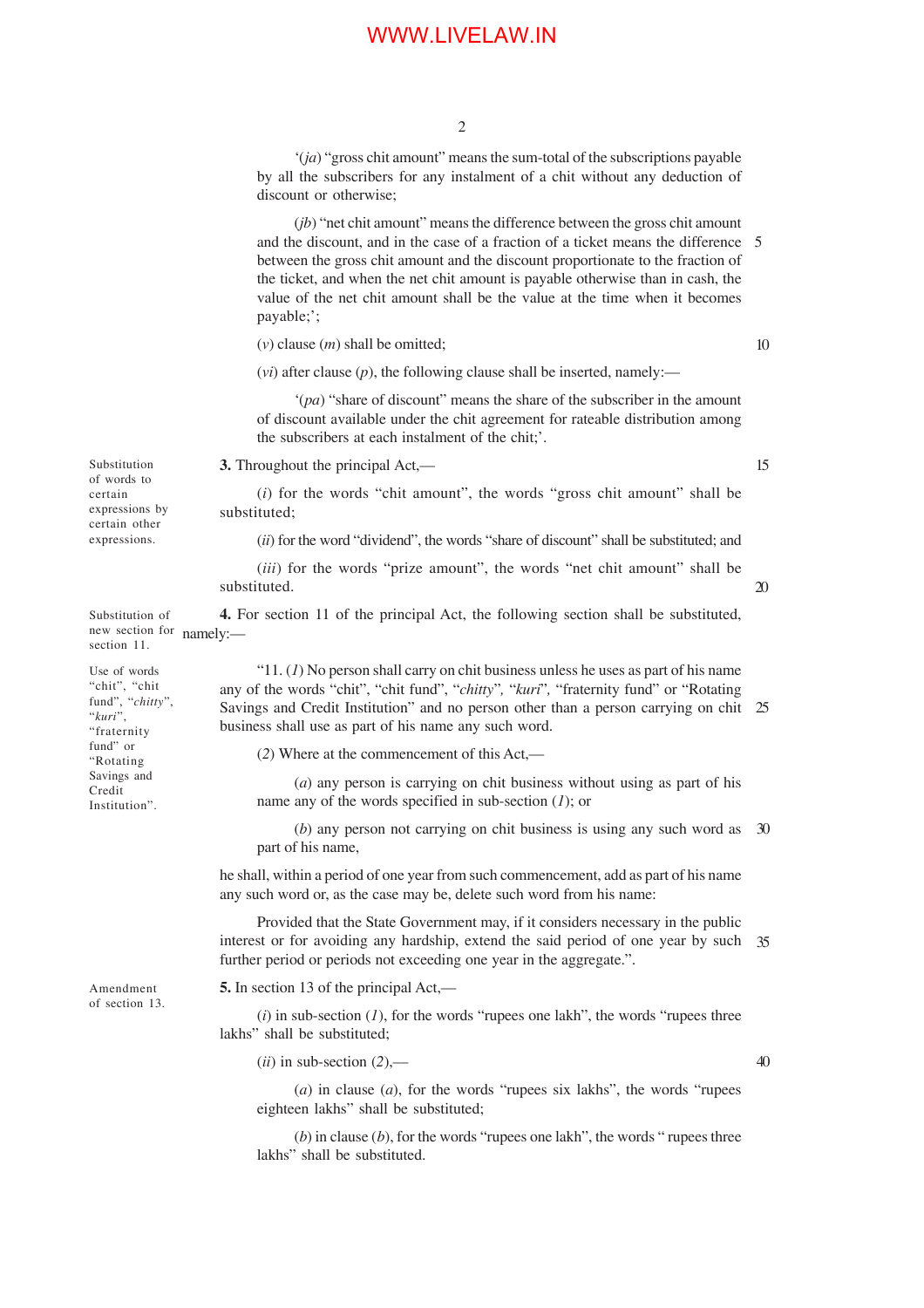**6.** In section 16 of the principal Act, in sub-section (*2*), after the words "two subscribers", Amendment the words "present in person or through video conferencing duly recorded by the foreman" shall be inserted. of section 16.

**7.** In section 17 of the principal Act, in sub-section (*1*),—

Amendment of section 17.

5

(*a*) after the words "at least two other subscribers who are present", the words "in person or through video conferencing" shall be inserted;

(*b*) the following proviso shall be inserted, namely:—

"Provided that where two subscribers required to be present under sub-section (*2*) of section 16 are present through video conferencing, the foreman shall have the minutes of the proceedings signed by such subscribers within a period of two days of the date of the draw.".

**8.** In section 21 of the principal Act, in sub-section (*1*),—

Amendment of section 21.

(*i*) in clause (*b*), for the words "five per cent.", the words "seven per cent." shall be substituted;

15

10

(*ii*) in clause (*f*), the word "and" shall be omitted;

(*iii*) after clause (*f*), the following clause shall be inserted, namely:—

"(*fa*) to exercise his right to lien against the credit balance in other non-prized chits; and".

**9.** In section 85 of the principal Act, in clause (*b*), for the words "one hundred rupees", 20 the words "such amount as may be specified, by notification in the Official Gazette, by the State Government" shall be substituted. Amendment of section 85.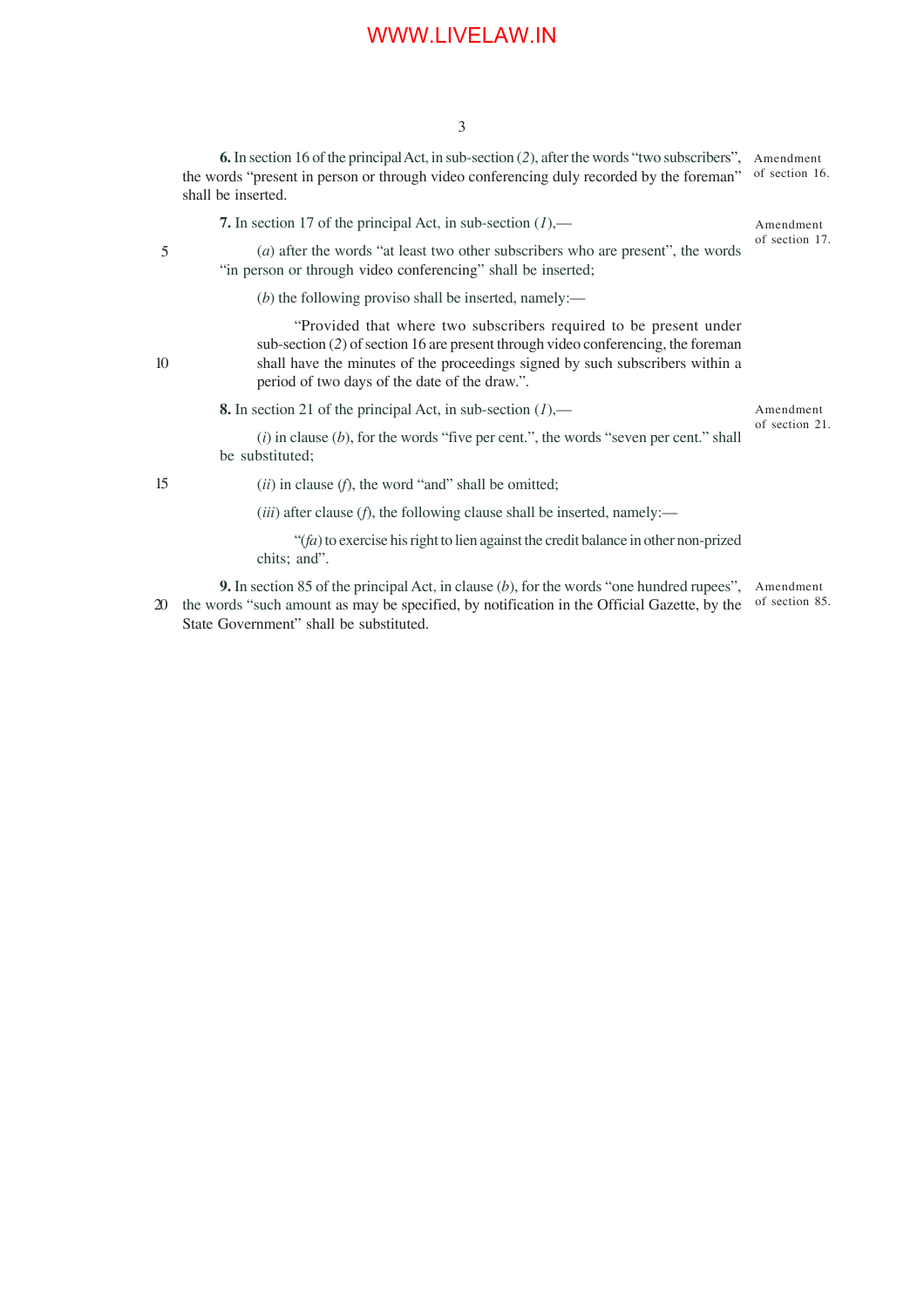#### STATEMENT OF OBJECTS AND REASONS

The Chit Funds Act, 1982 was enacted to provide for the regulation of chit funds which are indigenous business in India and have conventionally satisfied the financial needs of the low-income households. The chit is a mechanism which combines credit and savings in a scheme, in which a group of individuals come together for a pre-determined duration and subscribe a certain sum of money by way of periodical instalments and each such subscriber, in his term as determined by lot or by auction or by tender or any other specified manner, gets the collected sum. In this way, people who are in need of funds and those who want to save are able to meet their requirements simultaneously.

2. In past, concerns had been expressed by various stakeholders regarding challenges being faced by the chit business. Therefore, the Central Government constituted a Key Advisory Group on chit funds to review the existing legal, regulatory and institutional framework for chit funds and its efficacy and to suggest legal and regulatory initiatives required for orderly growth of the said sector. The Key Advisory Group submitted its recommendations relating to improvements in the institutional and legal structure to further develop the chit business in order to reduce the regulatory burden of the chit business and to protect the interest of the subscribers of the chits.

3. The Parliamentary Standing Committee on Finance (Sixteenth Lok Sabha), in its twenty-first Report on "Efficacy of Regulation of Collective Investment Schemes (CIS) Chit Funds, etc." had also recommended to finalise the legislative and administrative proposals for strengthening and streamlining of the registered chit fund sector. Further, the said Committee, in its thirty-fifth Report on the Action Taken by the Government on the recommendations contained in the twenty-first Report, has recommended the need to quickly firm up the legislative and administrative proposals for the chit funds sector.

4. The Chit Funds (Amendment) Bill, 2018 was introduced in Lok Sabha on 12th March, 2018. The Bill was referred to the Department Related Parliamentary Standing Committee on Finance on 27th April, 2018 for examination and report. The Committee submitted its Report on the said Bill on 9th August, 2018. However, before the recommendations of the said Committee could be examined, the term of the Sixteenth Lok Sabha came to an end and the Bill was lapsed. Now, after examination of the Report, some of the recommendations of the Committee have been accepted and incorporated in the Chit Funds (Amendment) Bill, 2019.

5. In order to facilitate orderly growth of the chit fund sector, to remove bottlenecks being faced by the chit fund industry and to enable greater financial access to people, the Chit Funds (Amendment) Bill, 2019, *inter alia*, proposes the following, namely:—

(*a*) insertion of the words "fraternity fund", "Rotating Savings and Credit Institution" in clause (*b*) of section 2 which defines "chit" and also in section 11, to signify its inherent nature and distinguish its working from "prize chits" which are banned under a separate legislation;

(*b*) to substitute the expressions "gross chit amount", "share of discount" and "net chit amount" for the expressions "chit amount", "dividend" and "prize amount" respectively in the Act, in order to remove confusion with respect to illegal prize chits;

(*c*) to revise the prescribed ceiling of aggregate chit amount from rupees one lakh to rupees three lakhs for individuals and from rupees six lakhs to rupees eighteen lakhs for firms, which have not been revised since 2001;

(*d*) to allow the mandatory presence of two subscribers, as required under sub-section (*2*) of section 16, either in person or through video conferencing duly recorded by the foreman;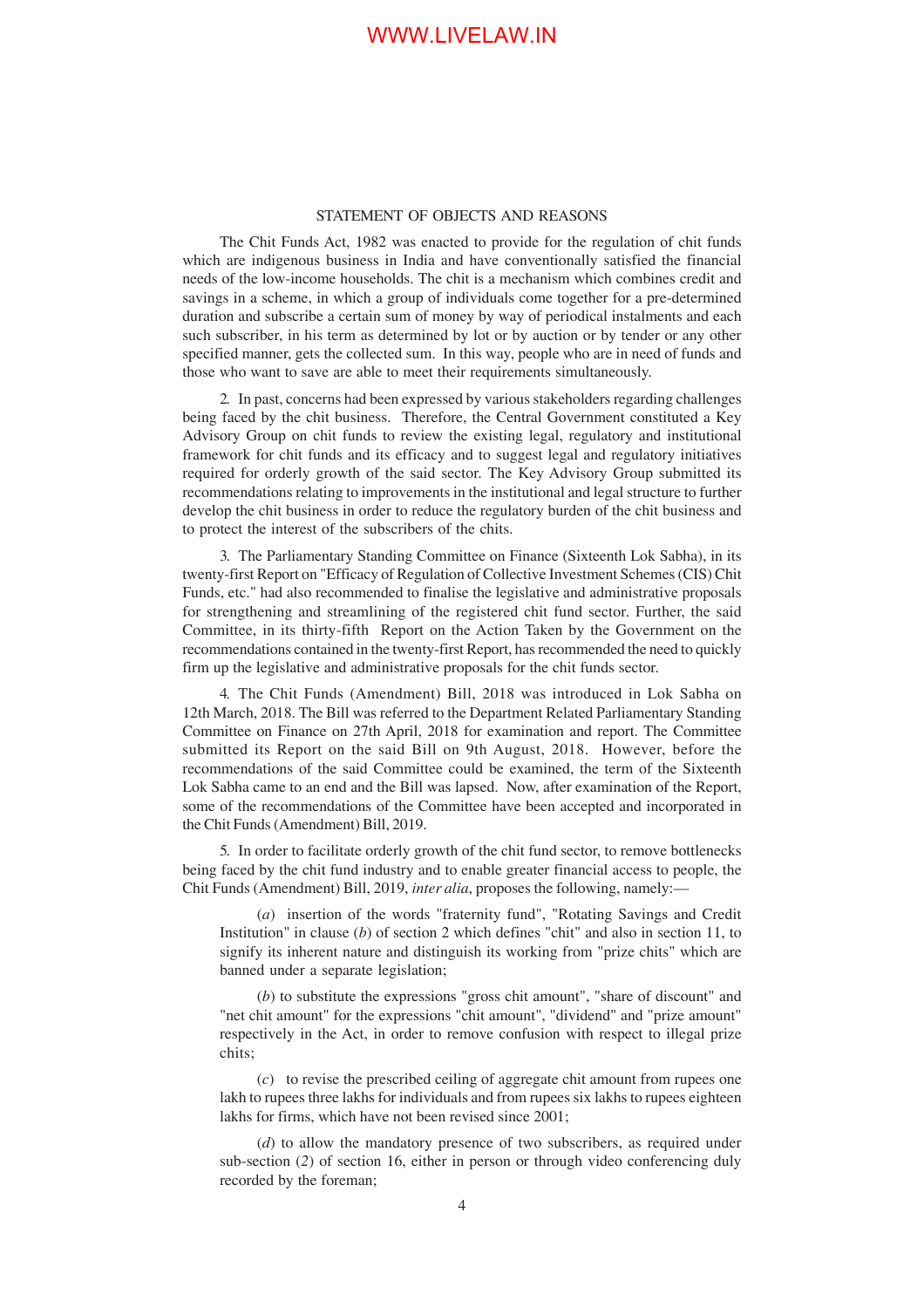(*e*) where the presence of the mandatory two subscribers is through video conferencing, the minutes of the proceedings to be signed by them within two days of the date of the draw;

(*f*) to increase the ceiling of foreman's commission from five per cent. to seven per cent. under section 21;

(*g*) to enable the foreman to have a right to lien against the credit balance in other non-prized chits;

(*h*) to amend clause (*b*) of section 85, so as to confer power upon the State Government to specify the amount by notification, upto which any chit fund shall be exempted under the Act.

6. The Bill seeks to achieve the above objects.

*The* 31*st July,* 2019.

NEW DELHI; NIRMALA SITHARAMAN.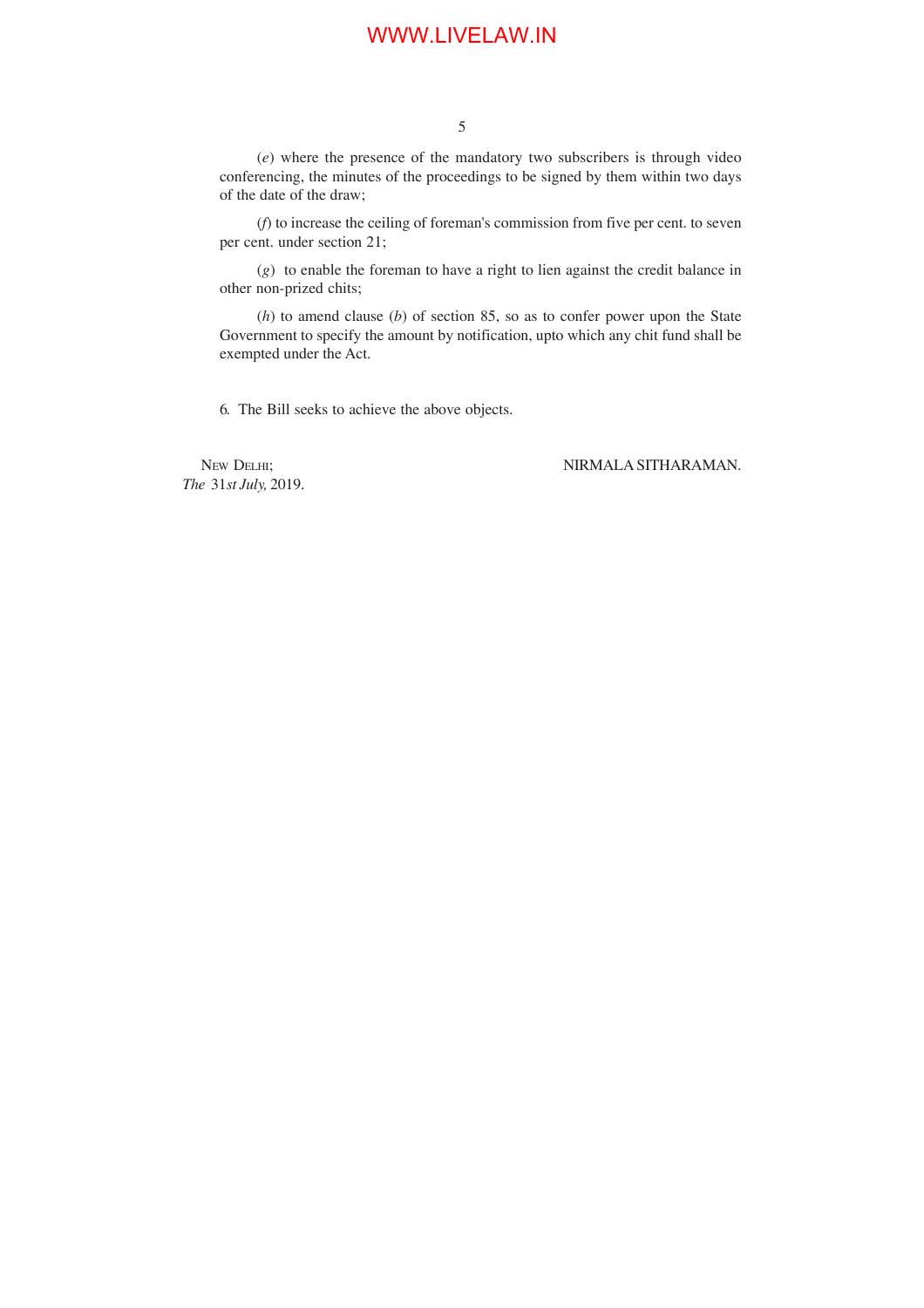#### ANNEXURE

#### EXTRACTS FROM THE CHIT FUNDS ACT, 1982

(40 OF 1982)  $*$  \*  $*$  \*  $*$  \*  $*$  \*

 $*$  \*  $*$  \*  $*$  \*  $*$  \*

Definitions.

**2.** In this Act, unless the context otherwise requires,—

(*b) "*chit" means a transaction whether called chit, chit fund, *chitty, kuri* or by any other name by or under which a person enters into an agreement with a specified number of persons that every one of them shall subscribe a certain sum of money (or a certain quantity of grain instead) by way of periodical instalments over a definite period and that each such subscriber shall, in this turn, as determined by lot or by auction or by tender or in such other manner as may be specified in the chit agreement, be entitled to the prize amount.

*Explanation.—*A transaction is not a chit within the meaning of this caluse, if in such transaction,—

(*i*) some alone, but not all, of the subscribers get the prize amount without any liability to pay future subscriptions; or

(*ii*) all the subscribers get the chit amount by turns with a liability to pay future subscriptions;

(*d*) "chit amount" means the sum-total of the subscriptions payable by all the subscribers for any instalment of a chit without any deduction of discount or otherwise;

 $*$  \*  $*$  \*  $*$  \*  $*$  \*

 $*$  \*  $*$  \*  $*$  \*  $*$  \*

 $*$   $*$   $*$   $*$   $*$   $*$ 

(*h*) "dividend" means the share of the subscriber in the amount of discount available under the chit agreement for rateable distribution among the subscribers at each instalment of the chit;

(*m*) "prize amount" means the difference between the chit amount and the discount, and in the case of a fraction of a ticket means the difference between the chit amount and the discount proportionate to the fraction of the ticket, and when the prize amount is payable otherwise than in cash, the value of the prizes amount shall be the value at the time when it becomes payable;

Use of the words "chit", "chit fund", "*chitty"* or "*kuri*".

**11.** (*1*) No person shall carry on chit business unless he uses as part of his name any of the words "Chit" "chit fund", "*chitty*" or "*kuri"* and no person other than a person carrying on chit business shall use as part of his name any such word.

 $*$  \*  $*$  \*  $*$  \*  $*$  \*

(*2*) Where at the commencement of this Act,—

(*a*) any person is carrying on chit business without using as part of his name any of the words specified in sub-section (*1*); or

(*b*) any person not carrying on chit business is using any such word as part of his name,

he shall, within a period of one year from such commencement, add as part of his name any such word or, as the case may be, delete such word from his name: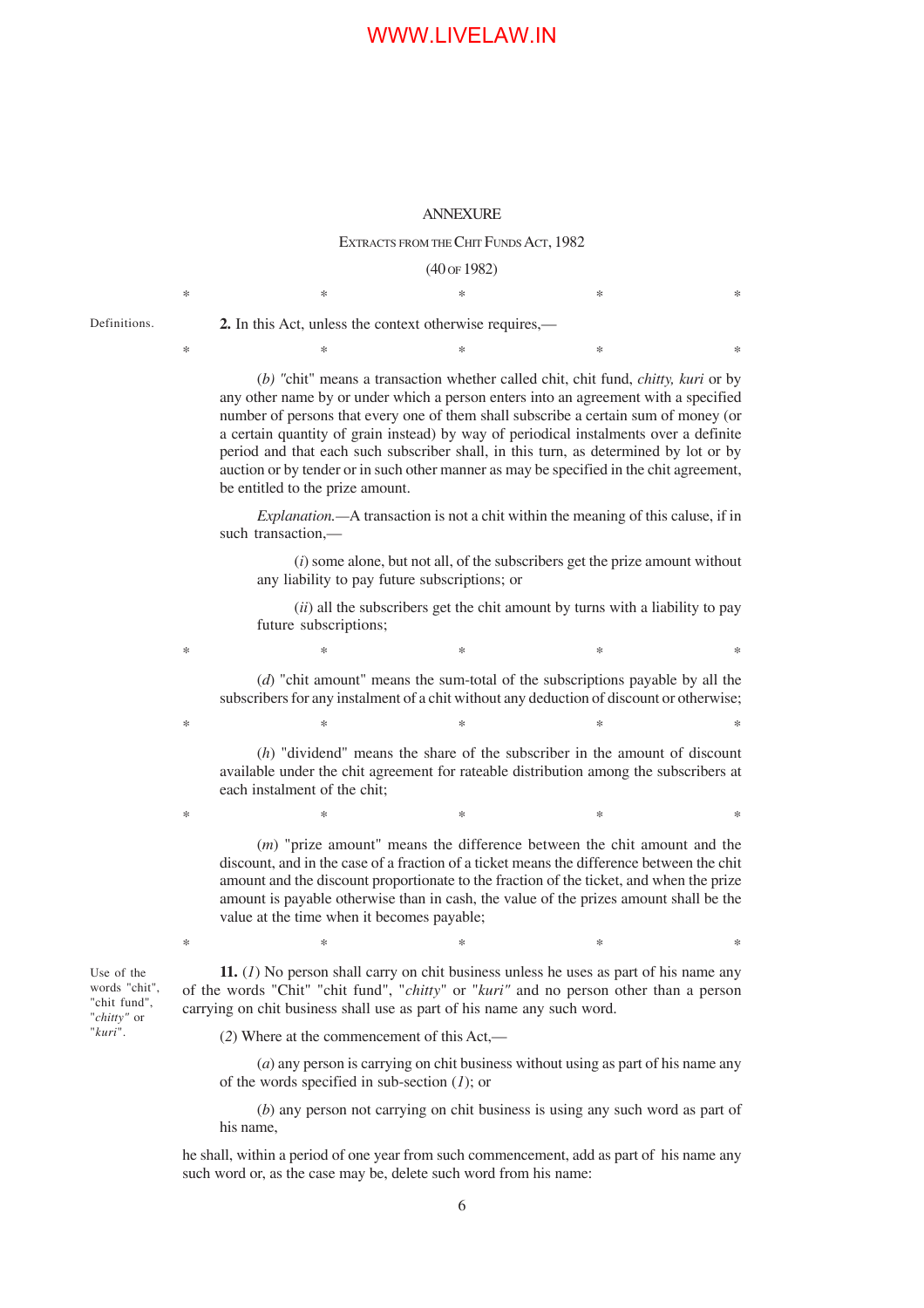7

Provided that the State Government may, if it considers it necessary in the public interest or for avoiding any hardship, extend the said period of one year by such further period or periods not exceeding one year in the aggregate.

 $*$   $*$   $*$   $*$   $*$   $*$ 

**13.** (*1*) No foreman, other than a firm or other association of individuals or a company or co-operative society, shall commence or conduct chits, the aggregate chit amount of which at any time exceeds twenty-five thousand rupees.

(*2*) Where the foreman is a firm or other association of individuals, the aggregate chit amount of the chits conducted by the firm or other association shall not at any time exceed,—

(*a*) where the number of partners of the firm or the individuals constituting the association is not less than four, a sum of rupees one lakh;

(*b*) in any other case, a sum calculated on the basis of twenty-five thousand rupees with respect to each such partner or individual.

| $\ast$                                                                                                                                                  |             | * | ∗ | ∗ | ∗ |                                          |  |
|---------------------------------------------------------------------------------------------------------------------------------------------------------|-------------|---|---|---|---|------------------------------------------|--|
|                                                                                                                                                         | 16. $(I)^*$ | * | ∗ | * | ∗ | Date, time<br>and place of<br>conducting |  |
| (2) Every such draw shall be conducted in accordance with the provisions of the chit<br>agreement and in the presence of not less than two subscribers. |             |   |   |   |   |                                          |  |

Aggregate amount of chits.

**17.** (*1*) The minutes of the proceedings of every draw shall be prepared and entered in Minutes of a book to be kept for that purpose immediately after the closure of the draw and shall be proceedings. signed by the foreman, the prized subscribers, if present, or their authorised agents, and at least two other subscribers who are present, and where a direction has been made under sub-section (*3*) of section 16, also by the Registrar or the person deputed by him under that sub-section.

 $*$  \*  $*$  \*  $*$  \*  $*$  \*

 $*$   $*$   $*$   $*$   $*$   $*$ **21.** (*1*) The foreman shall be entitled,—  $*$  \*  $*$  \*  $*$  \*  $*$  \* Rights of foreman.

(*b*) to such amount not exceeding five per cent. of the chit amount as may be fixed in the chit agreement, by way of commission, remuneration or for meeting the expenses of running the chit;

 $*$  \*  $*$  \*  $*$  \*  $*$  \* (*f*) to substitute subscribers in place of defaulting subscribers; and

| $^{\ast}$ | ∗                                                  | ∗                                                                                                                                                                                                                               | ⋇ |                            |  |
|-----------|----------------------------------------------------|---------------------------------------------------------------------------------------------------------------------------------------------------------------------------------------------------------------------------------|---|----------------------------|--|
|           | 85. Nothing in this Act shall apply in respect of— |                                                                                                                                                                                                                                 |   |                            |  |
| $\ast$    | ×                                                  |                                                                                                                                                                                                                                 |   | apply to<br>certain chits. |  |
|           |                                                    | $\sqrt{7}$ , that is a contract to the contract of the contract of the contract of the contract of the contract of the contract of the contract of the contract of the contract of the contract of the contract of the contract |   |                            |  |

(*b*) any chit the amount of which, or where two or more chits were started or conducted simultaneously by the same foreman, the aggregate amount of which does not exceed one hundred rupees.

 $*$   $*$   $*$   $*$   $*$